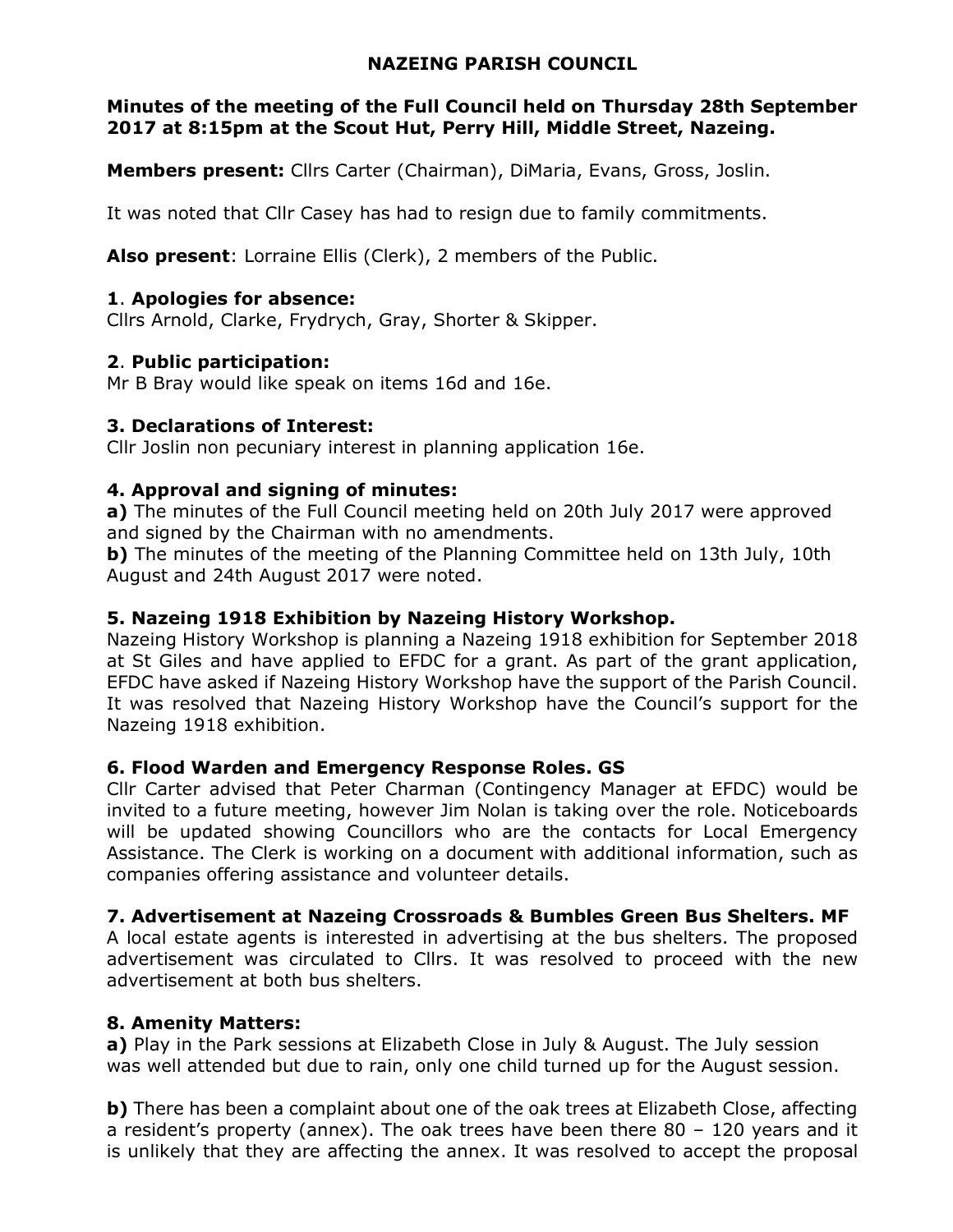from EFDC Arboricultural Officer, to undertake some tree works. It was agreed to obtain quotes for the work and advise the resident of the current situation.

c) It was resolved to replace the street light opposite "Smalldrinks" on Middle Street at a cost of £349 as it is irreparable and has now been reported by a resident as not working.

d) To note: Hedge that was over the road and fly tipping in Hoe Lane have both been dealt with by Cllr Frydrych and EFDC.

e) To note: Nicola Ceconi (from Countrycare EFDC) advised that they have completed the Tesco Bags of Help project at the Nazeing Triangle nature reserve and the new interpretation board has been installed. They will be back in December to carry on clearing the hedgerow in preparation for the hedge-laying in February.

f) Parkguard have finished their patrols at Elizabeth Close and it was agreed not to extend the patrols.

g) Arthur Baker (Chairman of the Allotment Holders) has had an enquiry from two allotment holders, if could they keep hens at the allotments? The Council were concerned that foxes and people could take the hens so regrettably they have declined the request.

#### 9. Grant request.

To consider the request from Paul Bray Nazeing Youth FC for funding of £200-£250 towards the purchase of another set of goals for mini soccer. Costs were being investigated by Cllr Frydrych. C/F.

# 10. Financial Matters:

a) It was resolved to authorise:

i) payments totalling £2,820.31

ii) transfer of £2,500 between bank accounts.

It was noted Cllrs Joslin & Carter will set up & approve direct credits this month.

# Action Cllrs Joslin & Carter.

b) The Financial summary for September 2017 was approved and signed by the Chairman with no amendments.

c) The first quarterly budget report for 2017/18 was noted, no questions raised.

d) To consider changes to the bank mandate, to allow another Councillor to be an authorised signatory. C/F.

# 11. The Annual Return:

The comments from the external auditor on the 2016/17 Annual Return were noted and no action is required. It was noted that Sections 1, 2 & 3 have been published.

# 12. Leisure Centre.

a) The Hall working group has made no progress on the plan of action on the way forward. Cllrs Clarke & Gross would like to join the hall working group. Cllr Carter will arrange a meeting for the working group. Action: Clir Carter.

b) A meeting was held with Sue Sheppard (Village Halls & Community Buildings Adviser from Rural Community Council of Essex). Details circulated to Cllrs. It was agreed to consider Design Brief, Feasibility study and to approach other Councils who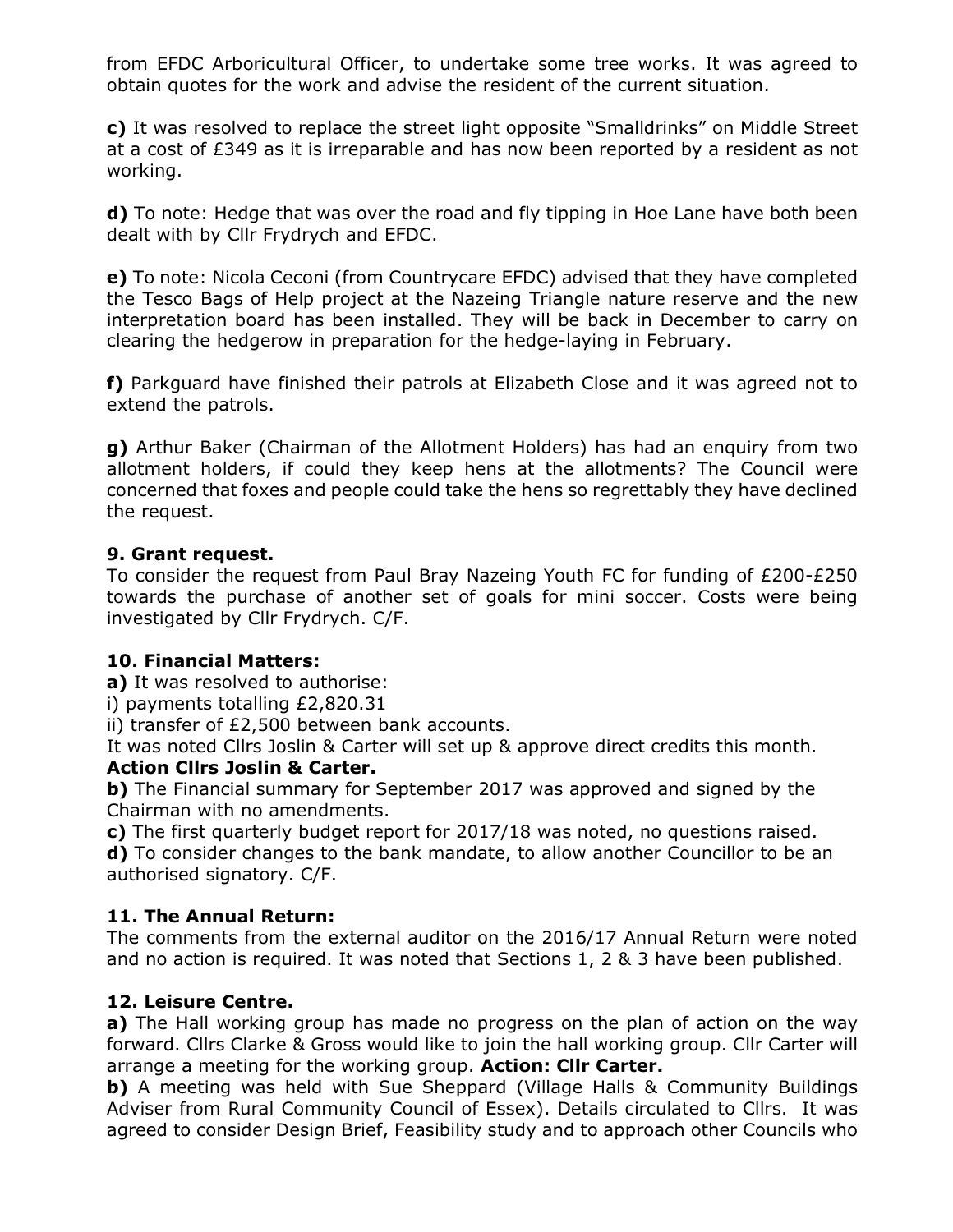have built a new hall at the Hall working group meeting. It was also suggested to approach Hertford Planning Services as a possible architect for the new hall.

c) Update on the Leisure Centre, to comply with insurance requirements. Vince Cresswell is checking the hall & site weekly as incorporated into the weekly play area inspection. Monthly inspection of Leisure Centre has not happened to date. It was agreed that Cllr Joslin & the Clerk will visit the Leisure Centre by 13/10/17 to finalise what needs to be retained.

#### 13. Clerks Report.

Report circulated before the meeting. No questions raised.

# 14. Reports from Councillors who have attended other meetings.

None.

#### 15. Communications.

The following communication was considered:

a) It was resolved that the Council would give Essex & Herts Air Ambulance a grant of £200 {Local Government Act 1972 s.137}.

**b)** Protest March is Saturday 30th September in Hoddesdon re Incinerator. Noted.

c) Broxbourne Council will be discussing the Incinerator proposal on 03/10/17 at Planning committee meeting 7pm at Broxbourne Council Offices, Bishops College, Churchgate, Cheshunt EN8 9XG. Members of the public encouraged to attend. Noted.

# **16. Planning Applications: DJ.** The following applications were considered:<br>(a) Application No: EPF/2047/17 **New Officer:** James Rogers

(a) Application No:  $EPF/2047/17$ Applicant Name: Mr & Mrs Marsetic Location: Land at Burleigh Lodge, Hoe Lane, Nazeing, WALTHAM ABBEY, EN9 2RJ

Proposal: Erection of five detached residential dwellings.

#### Resolved – no objection.

(b) Application No: EPF/2356/17 **Officer:** Graham Courtney Applicant Name: Mr Mark Frydrych Location: Spinney Nursery, Hoe Lane, Nazeing, Waltham Abbey, EN9 2RJ

Proposal: Demolition of existing garden room, w.c and covered car port and construction of a one and a half storey side extension with new pitched roof to replace existing flat roof above existing annexe.

#### Resolved – no objection.

(c) Application No: EPF/2374/17 Officer: Robin Hellier Applicant Name: Mrs Fisher Location: Nazeby, Betts Lane, Nazeing, Waltham Abbey, EN9 2DB

Proposal: Nazeing & South Roydon Conservation Area. Tree works as specified.

#### Resolved – the Parish Council requests that it is referred to the District Council's Tree Officer.

(d) Application No: EPF/2396/17 Officer: James Rogers Applicant Name: Mr & Mrs Andrew Judge Location: 2 Walnut Tree Cottages, Middle Street, Nazeing, Waltham Abbey, Essex, EN9 2LR

Proposal: Part single and part two storey rear extension. Car port front extension.

#### Resolved – no objection.

(e) Application No: EPF/2413/17 Officer: James Rogers